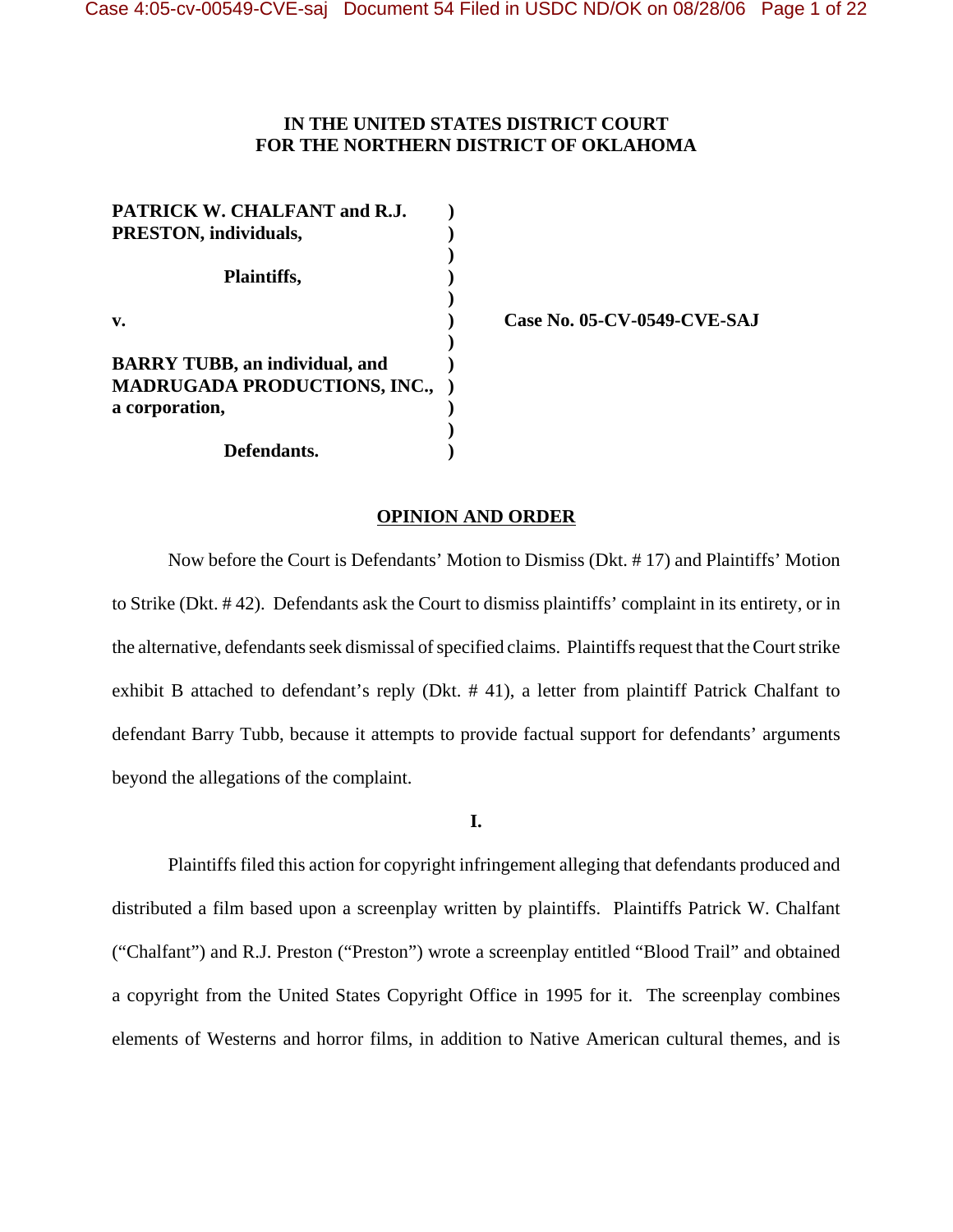approximately 100 pages in length. The copyright for the screenplay, registration number PA 771- 729, was issued on November 9, 1995 and is jointly held by plaintiffs.

In 1995, Barry Tubb, owner of Madrugada Productions, Inc. ("Madrugada"), requested a copy of the screenplay from Preston. After reading the screenplay, Tubb expressed interest in producing a film based on the screenplay and Tubb, Chalfant, and Preston held a meeting in November 1995 at Preston's home in Fay, Oklahoma. Tubb mentioned the possibility that he would seek plaintiffs' permission to use the screenplay for his film, but stated that contractual details could be worked out after the film was produced. Tubb subsequently called Chalfant several times asking for permission to use the screenplay for a movie, but refused to discuss contractual terms until he could find a distributor for the film. Plaintiffs allege that they notified Tubb of their copyright as soon as it was registered.

Chalfant became concerned that Tubb would produce a film based on the screenplay without plaintiffs' permission and Chalfant's attorney sent Tubb a cease-and-desist letter forbidding Tubb to use the screenplay. After receiving the letter, Tubb called Chalfant and left a threatening message on his answering machine. Chalfant returned Tubb's phone call, and informed Tubb that plaintiffs had agreed that Preston would have control over filming rights for the screenplay. Plaintiffs had decided that both of them would be given screenwriting credit if a film was ever produced. Chalfant also told Tubb that both plaintiffs would be entitled to compensation as part of any contract giving Tubb rights to produce a film based on the screenplay. Preston allowed Tubb to begin production of the proposed film without a written contract between Tubb and plaintiffs. Tubb orally agreed that he would execute a contract with plaintiffs once the film was produced and he had located a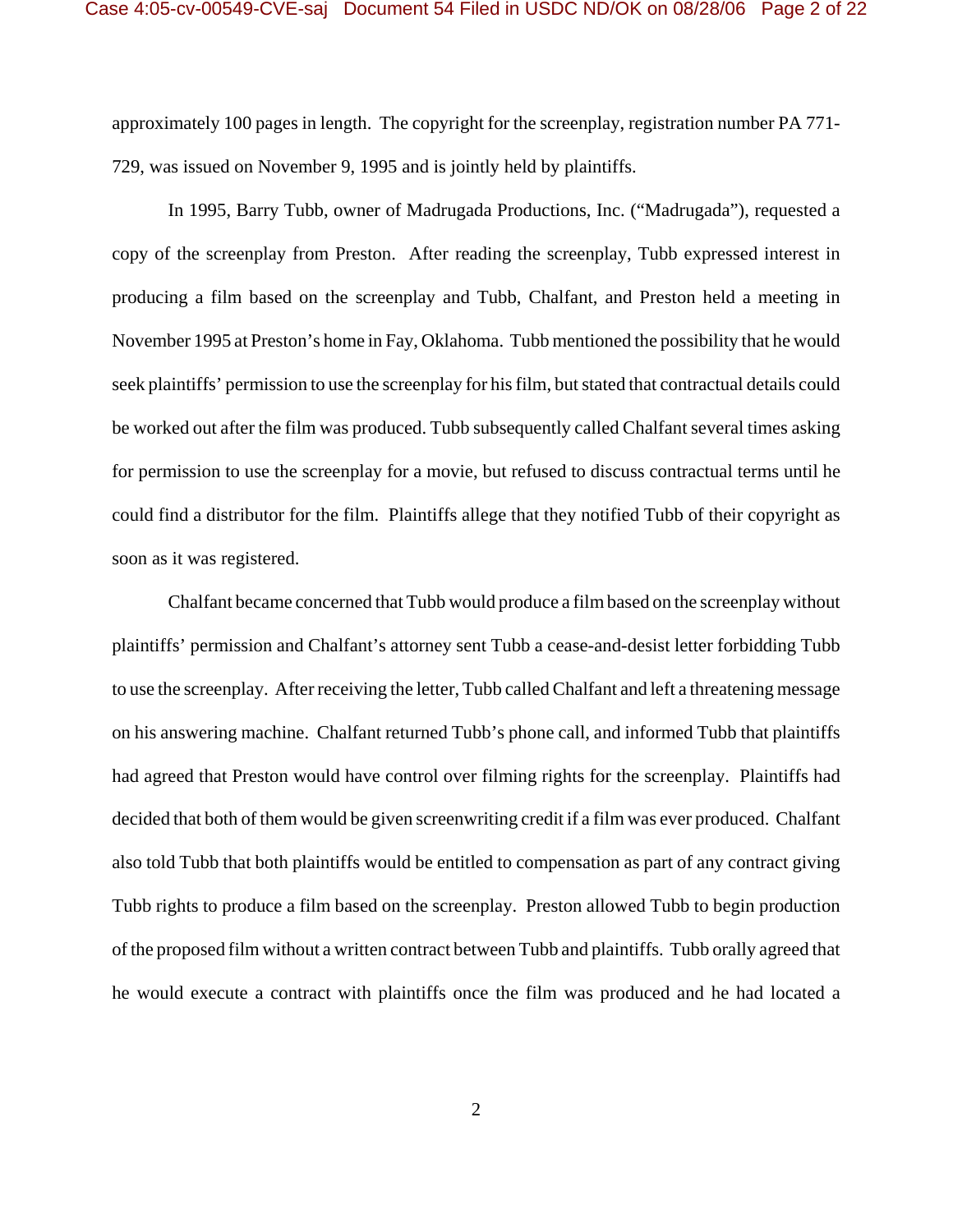distributor. Tubb specifically agreed not to seek any distribution rights until plaintiffs approved the distributor and the parties signed a contract solidifying plaintiffs' rights as owners of the screenplay.

Preston attended two viewing of an early version of the film in Los Angeles, California and Snyder, Texas, and clarified that both plaintiffs would have to be credited as coauthors of the screenplay. Preston was more involved with the production of the film than Chalfant, participating as an actor in the film and assisting with production design.<sup>1</sup> By 2002, Tubb informed Preston that he had still not found a distributor for the film. However, in August 2004, Tubb filed applications for copyrights for the derivative screenplay of Blood Trail and the film itself. Tubb listed Preston as a coauthor of the screenplay, but failed to mention Chalfant on the copyright application. The application did not note that the screenplay for Blood Trail was a derivative work and omitted any reference to the screenplay written by Preston and Chalfant in 1995. The applications were approved and Tubb received copyrights for the screenplay and film, numbers PAu2-887-903 and PAu2-860-135 respectively.

Tubb did not notify plaintiffs that he had received copyrights for the screenplay or film. Tubb hired Integration Entertainment, a California based company, to assist him in marketing and distributing Blood Trail.<sup>2</sup> Tubb may have also provided Lions Gate Entertainment, Inc. ("Lions Gate") with copies of the film. Plaintiffs contend they did not authorize Tubb to market Blood Trail. Plaintiffs believe that Tubb allowed either Integration Entertainment or Lions Gate to market the

<sup>&</sup>lt;sup>1</sup> Preston also contributed \$8,000 in investment capital and provided props, such as saddles and leather clothing, for use during filming.

<sup>&</sup>lt;sup>2</sup> Plaintiffs claim that Integration Entertainment advertises on its website that it brokered a deal for the distribution of Blood Trail.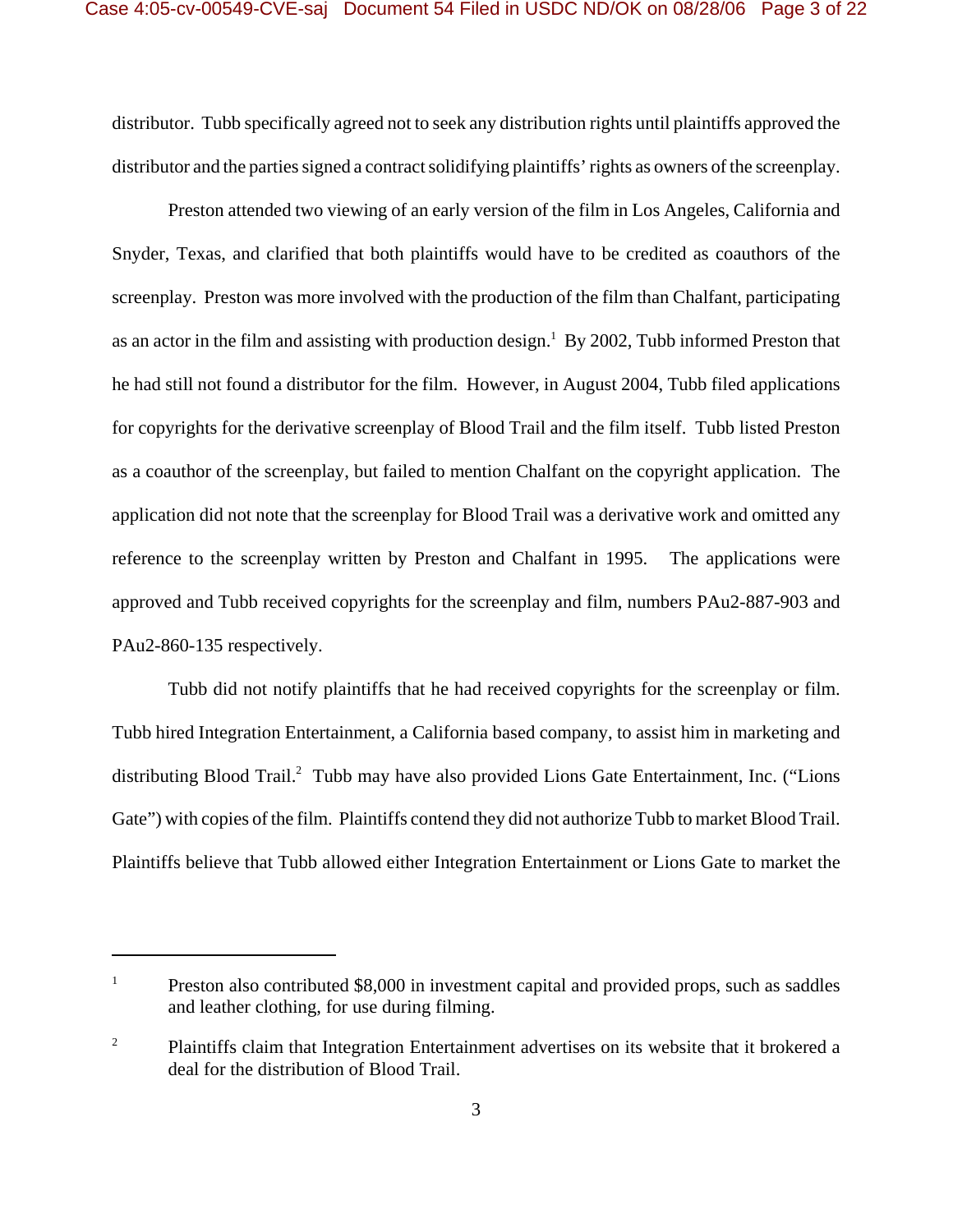film, and state that the DVD of Blood Trail is now commercially available for rental and purchase. Plaintiffs provide a list of stores where the DVD is sold or rented.<sup>3</sup>

Plaintiffs claim that the final version of Blood Trail distributed by defendants contains large segments of dialogue lifted directly from plaintiffs' original screenplay, as well as the same characters and events taken from the original work. Plaintiffs state that they have never received any compensation from defendants for use of their screenplay. The DVD packaging of Blood Trail states that the film is a Madrugada Ranch production and that the screenplay was coauthored by Tubb and Preston. Plaintiffs' complaint alleges five separate claims under the Copyright Act, violations of the Lanham Act, 15 U.S.C. 1125 et seq., as well as state law claims for fraud, constructive fraud, deceit, unfair trade practices, unfair competition, interference with prospective economic advantage, unjust enrichment, and breach of contract.

# **II.**

When reviewing a motion to dismiss under Rule 12(b)(6), the court must construe the allegations of the complaint as true and view the allegations in the light most favorable to the nonmoving party. Moffett v. Halliburton Energy Services, Inc., 291 F.3d 1227, 1231 (10th Cir. 2002). A Rule 12(b)(6) motion "should not be granted unless it appears beyond doubt that the plaintiff can prove no set of facts in support of his claim which would entitle him to relief." Sutton v. Utah State School for the Deaf & Blind, 173 F.3d 1226, 1236 (10th Cir. 1999).

<sup>&</sup>lt;sup>3</sup> Plaintiffs claim that, in the Tulsa area, Blood Trail is sold at Wal-Mart, Blockbuster Video, Hollywood Video, Suncoast Video, Albertsons, and Reasors.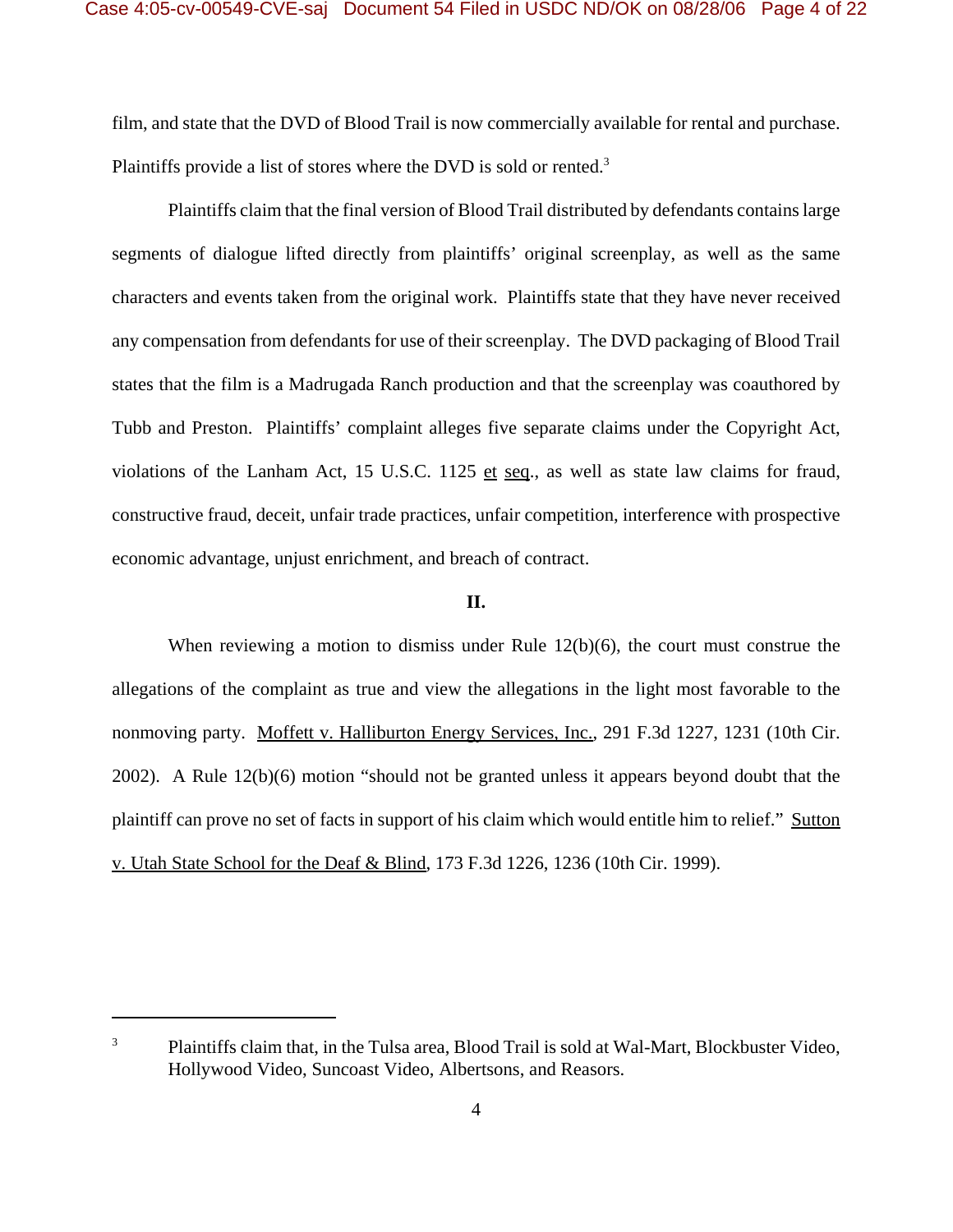# **III.**

Plaintiffs have filed a motion to strike (Dkt # 42) exhibit B attached to defendants' reply.

Exhibit B is a letter from Chalfant to Tubb, dated April 8, 1996, which states:

This letter is to state that my only role in "Blood Trail" is of a writer, and that I, Patrick Chalfant, co-owner of the copyright for the screenplay, "Blood Trail" have made a contractual agreement with R.J. Preston, co-owner of the copyright for the screenplay "Blood Trail." This contract gives Mr. Preston the filming rights to "Blood Trail." This contract also states that I am not, nor ever have been associated in any form with Madrugada Ranch Productions or the filming or fundraising of "Blood Trail."

Dkt. # 41, Ex. B. Tenth Circuit precedent is clear that a district court has the discretion to consider evidentiary materials attached to a motion to dismiss, or it may decline to consider material outside of the complaint. Prager v. LaFaver, 180 F.3d 1185, 1198 (10th Cir. 1999) ("We agree with our sister circuits that if a defendant attaches to a 12(b)(6) motion materials referred to by the plaintiff and central to his claim, the court has discretion to consider such materials." In Prager, the court found that the defendant's selected attachment of certain exhibits was over-inclusive and underinclusive, and it was not an abuse of discretion for the district court to refuse to consider the attached documents. Id.

In this case, plaintiffs' complaint did not refer to any letter from Chalfant to Tubb, nor does this letter contain any information central to plaintiffs' allegations of copyright infringement. See United States Olympic Committee v. American Media, Inc., 156 F. Supp. 2d 1200, 1204-05 (D. Colo. 2001). Defendants' motion to dismiss did not refer to any evidence outside of the pleadings or request the Court to treat its motion as one for summary judgment. The Court has broad discretion to convert a motion to dismiss into a motion for summary judgment, but it will not do so in this case. See GFF Corp. v. Associated Wholesale Grocers, Inc., 130 F.3d 1381, 1384 (10th Cir.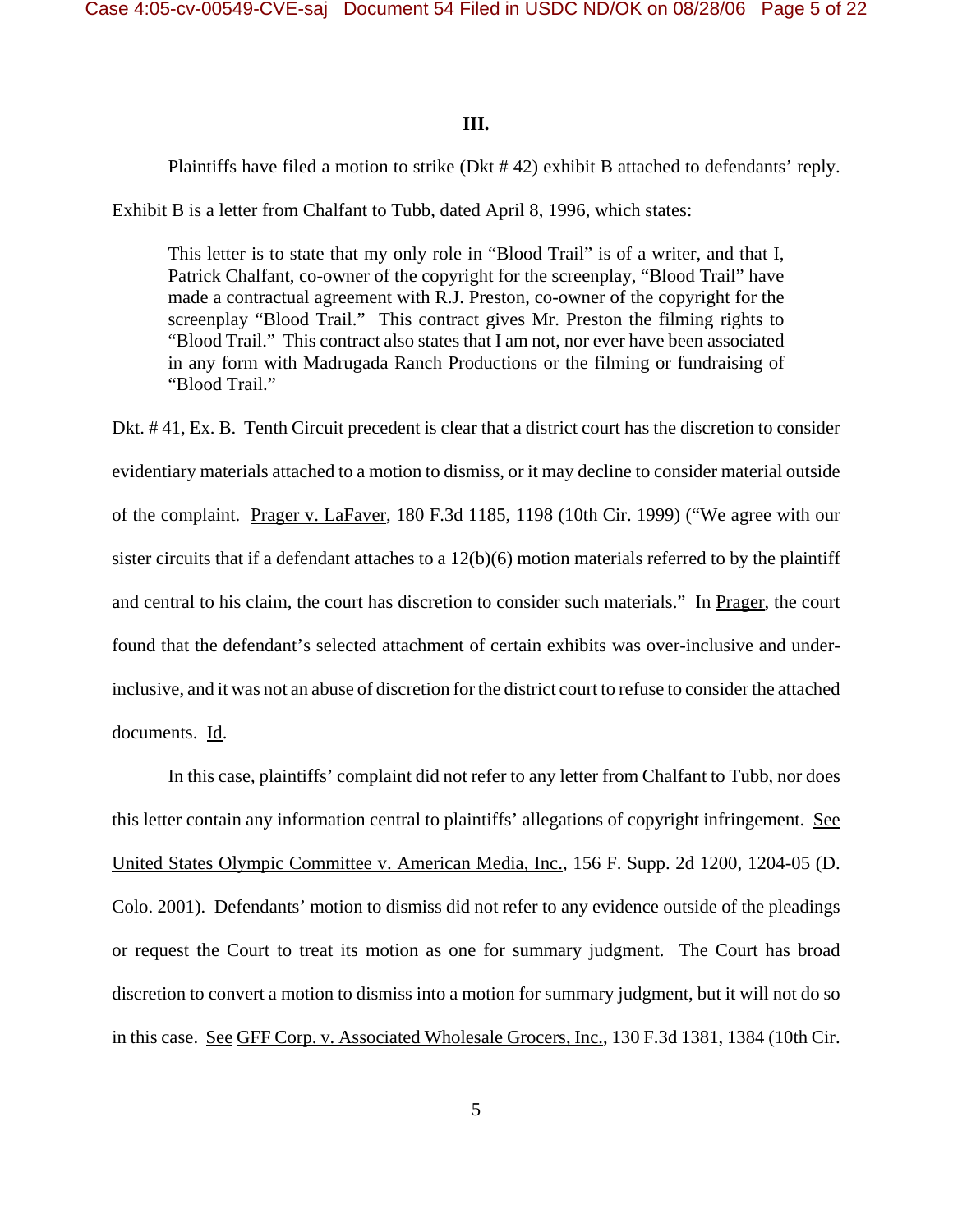1997); McCormick v. City of Lawrence, 325 F. Supp. 2d 1191, 1195 (D. Kan. 2004). If defendants intended to attach exhibits to their motion to dismiss, they should not have waited until they filed their reply to do so. This essentially deprives plaintiffs of the opportunity to submit evidentiary exhibits or requires the Court to allow both parties additional time to submit additional evidence. Price v. Philpot, 420 F.3d 1158, 1167 (10th Cir. 2005).

Plaintiffs also argue that the letter submitted by defendants is likely to be taken out of context without additional evidence. Based on defendants' motion to dismiss, it is clear that defendant disputes the factual allegations in plaintiffs' complaint; however, a motion to dismiss under Fed. R. Civ. P. 12(b)(6) is not the proper forum to raise these arguments. The Court declines the opportunity to consider evidence outside of the pleadings, and finds that plaintiffs' motion to strike (Dkt. # 42) should be granted.

## **IV.**

Defendants have filed a motion to dismiss claiming that plaintiffs' complaint should be dismissed in its entirety or, in the alternative, that specific claims in the complaint should be dismissed. Defendants argue that: (1) the Court does not have personal jurisdiction over defendants; (2) plaintiffs' complaint fails to state a claim for relief for copyright infringement; (3) plaintiffs' allegations are insufficient to entitle plaintiff to treble damages under the Lanham Act; (4) plaintiffs' state law claims are preempted by 17 U.S.C. § 301; (5) all of plaintiffs' state law claims are barred by the statute of limitations; and (6) plaintiffs' breach of contract claim is barred by the statute of frauds.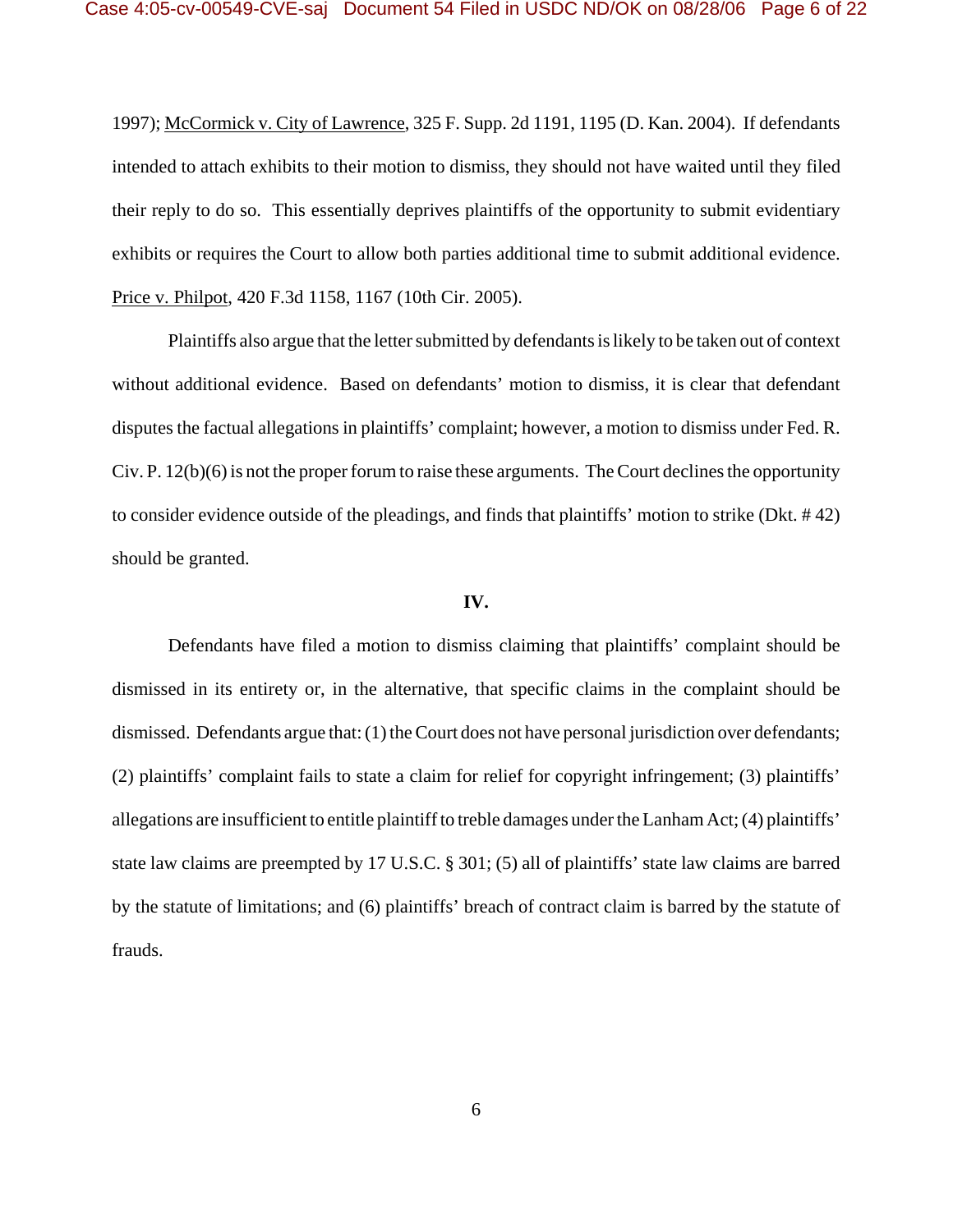**A.**

Defendants<sup>4</sup> claim that they are not subject to the personal jurisdiction of the Court because they do not have sufficient minimum contacts with the state of Oklahoma. Tubb claims that he is a resident of Texas, and that Madrugada is incorporated and has its principal place of business in Texas. Plaintiffs' have the burden of establishing personal jurisdiction over defendants, but this burden is not heavy. Intercon, Inc. v. Bell Atlantic Internet, 205 F.3d 1244, 1247 (10th Cir. 2000) ("Where, as in the present case, there has been no evidentiary hearing, and the motion to dismiss for lack of jurisdiction is decided on the basis of affidavits and other written material, the plaintiff need only make a prima facie showing that jurisdiction exists."); Doe v. National Medical Servs., 974 F.2d 143, 145 (10th Cir. 1992) ("Prior to trial, the plaintiff is only required to establish a prima facie showing of jurisdiction."). The court must construe plaintiff's factual allegations as true. Rambo v. American Southern Ins. Co., 839 F.2d 1415, 1417 (10th Cir. 1988).

A court may only exercise jurisdiction over a defendant if the defendant has "certain minimum contacts with [the forum] such that maintenance of the suit does not offend 'traditional notions of fair play and substantial justice.'" International Shoe Co. v. State of Washington, 326 U.S. 310, 316 (1945). The minimum contacts analysis protects a defendant's due process rights by preventing them from litigating in distant forum where they could not reasonably expect being haled into court. World-Wide Volkswagen Corp. v. Woodson, 444 U.S. 286, 291-92 (1980). A court may assert specific jurisdiction over a defendant if "the defendant has 'purposefully directed' his

<sup>&</sup>lt;sup>4</sup> Defendants' motion to dismiss does not offer a separate jurisdictional analysis for Tubb and Madrugada. Plaintiffs allege that Tubb is the owner of Madrugada, and capable of transacting business on its behalf. Since defendants' motion does not dispute this, the Court will consider defendants' personal jurisdiction argument jointly.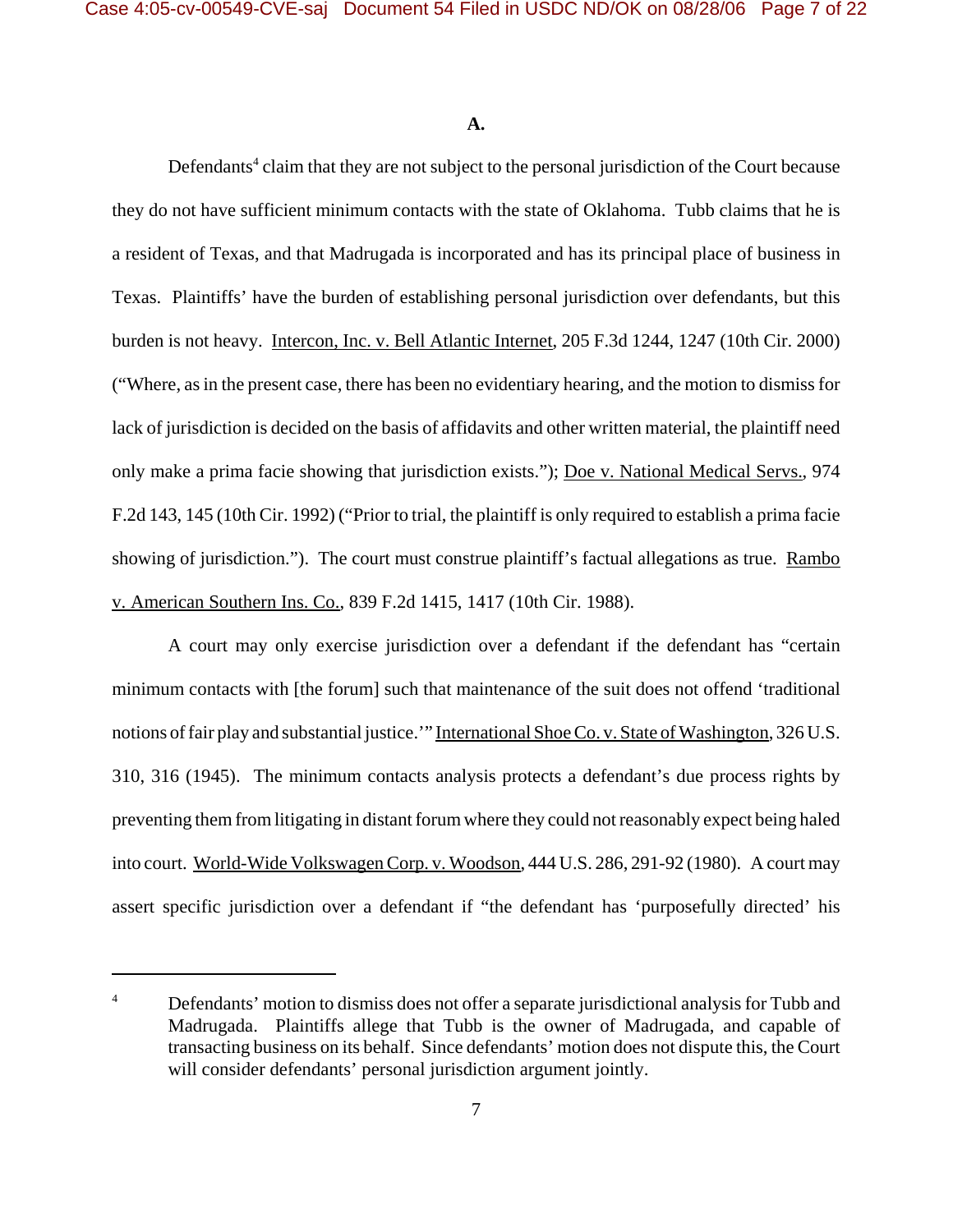activities at residents of the forum, and the litigation results from alleged injuries that 'arise out of or relate to' those activities." Burger King Corp. v. Rudzewicz, 471 U.S. 462, 472 (1985). Even if the defendant's contacts with the forum are not related to the litigation, personal jurisdiction may exist when the defendant has sufficient unrelated contacts with the state that it would be proper to assert in personam jurisdiction over him. Helicopteros Nacionales de Columbia, S.A., v. Hall, 466 U.S. 408, 414 (1984). Plaintiffs claim the Court has specific jurisdiction over defendants because defendants' contacts with Oklahoma were related to subject of this litigation. Plaintiffs' must show that: (1) defendants purposefully availed themselves of the privilege of doing business in Oklahoma; and (2) that plaintiffs' claim arises out defendants' contacts with Oklahoma. See OMI Holdings, Inc. v. Royal Ins. Co. of Canada, 149 F.3d 1086, 1092 (10th Cir. 1998).

Oklahoma's long-arm statute permits the court to exercise personal jurisdiction "on any basis consistent with the Constitution of this state and the Constitution of the United States," so there is no need to perform a separate due process analysis under both state and federal law. Fed. R. Civ. P. 4(k)(1)(A); Okla. Stat. tit. 12, § 2004(F); United States v. Botefuhr, 309 F.3d 1263, 1272 (10th Cir. 2002). In this case, plaintiffs claim that Tubb initiated contact with plaintiffs by requesting to meet them in Oklahoma. In November 1995,Tubb traveled to Preston's home in Fay, Oklahoma to discuss his proposal to produce a film using plaintiffs' screenplay. After this meeting, Tubb frequently called Preston at his home to attempt to obtain rights to the screenplay. Tubb returned to Oklahoma in 1996 and stayed at Preston's home for the purpose of working out a deal to start production of Blood Trail. Tubb subsequently called plaintiffs to solicit rights to the screenplay and work out arrangements for filming the movie. Over the next several years, Tubb maintained a relationship with Preston for the purpose of producing Blood Trail.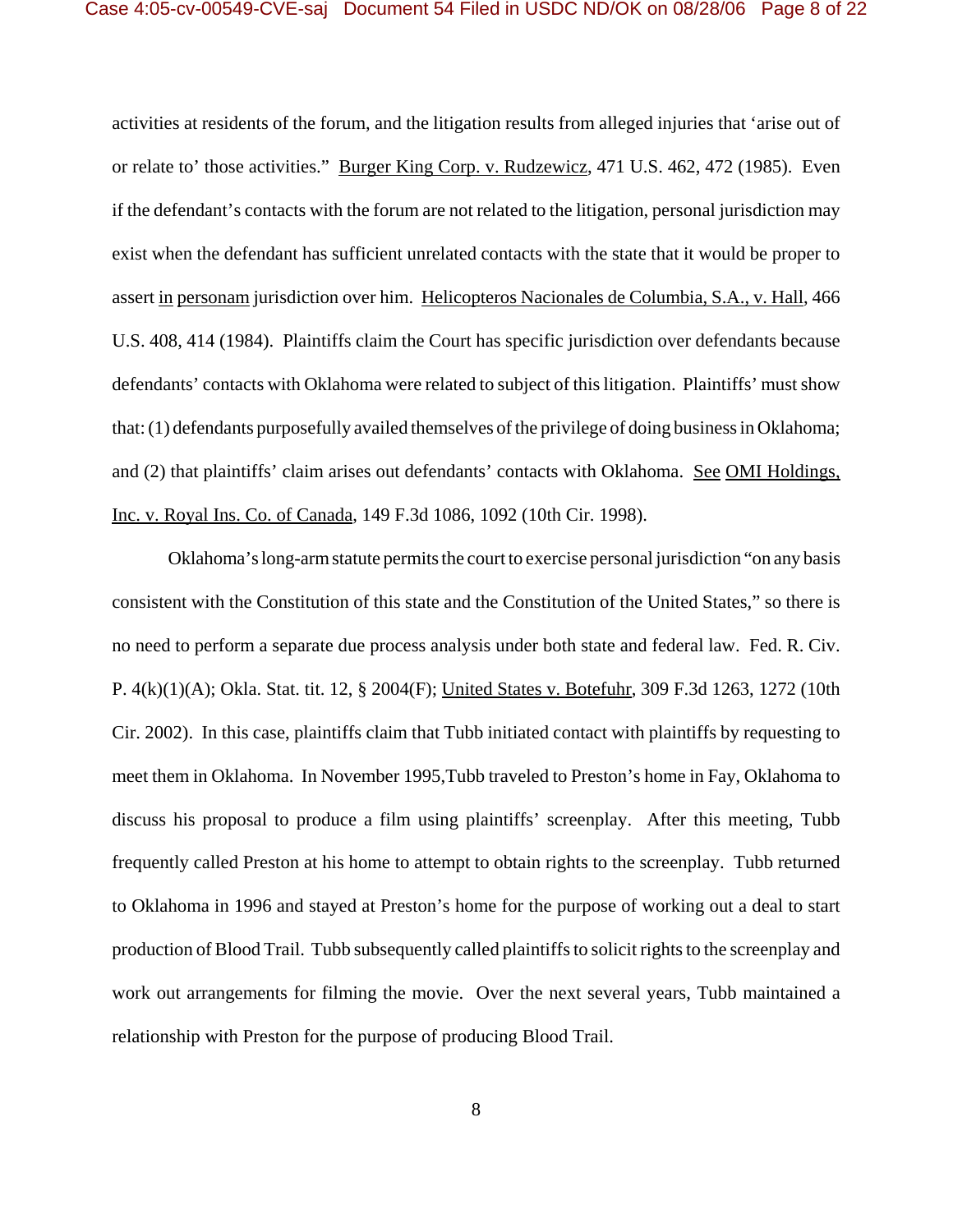Evidence that a defendant solicited business or created a contractual relationship with a resident of a forum, while not conclusive, suggests that a defendant purposefully availed himself of the privilege of conducting business in the forum state. Pro Axess, Inc., v. Orlux Distribution, Inc., 428 F.3d 1270, 1277 (10th Cir. 2005); American Target Advertising, Inc. v. Giani, 199 F.3d 1241, 1256 (10th Cir. 2000). Even if defendants had never entered the state of Oklahoma, there is significant evidence that they purposefully sought out Oklahoma residents for business purposes and formed a continuing business relationship. Sheehan Pipe Line Const. Co. v. Laney Directional Drilling Co., 228 F. Supp. 2d 1271, 1276 (N.D. Okla. 2002). Tubb made at least two trips to Oklahoma to discuss the business relationship forming the subject of this lawsuit. Physical presence in the forum state is strong evidence that a defendant intended to subject himself to jurisdiction in the forum state. Burger King, 471 U.S. at 476. Plaintiffs' allegations are sufficient to make a preliminary showing that defendants purposefully availed themselves of the privilege of conducting business in Oklahoma.

It is clear that the litigation arises out of defendants' contacts with Oklahoma. Plaintiffs' allegations show that defendants solicited a business relationship with Oklahoma residents and that defendants intended to enter a long term business relationship with plaintiffs. Tubb frequently called both plaintiffs and visited Oklahoma at least twice to broker a deal for use of plaintiffs' screenplay. Preston allowed Tubb to begin production of a movie based on the screenplay with the intent the parties would enter a formal contractual relationship. The subject of this lawsuit is defendants' alleged failure to fulfill their end of the bargain and their wrongful use of the screenplay that he solicited plaintiffs' permission to use. Defendants' contacts with Oklahoma are clearly related to the subject of this litigation. Defendants have no legitimate basis to argue that they are not subject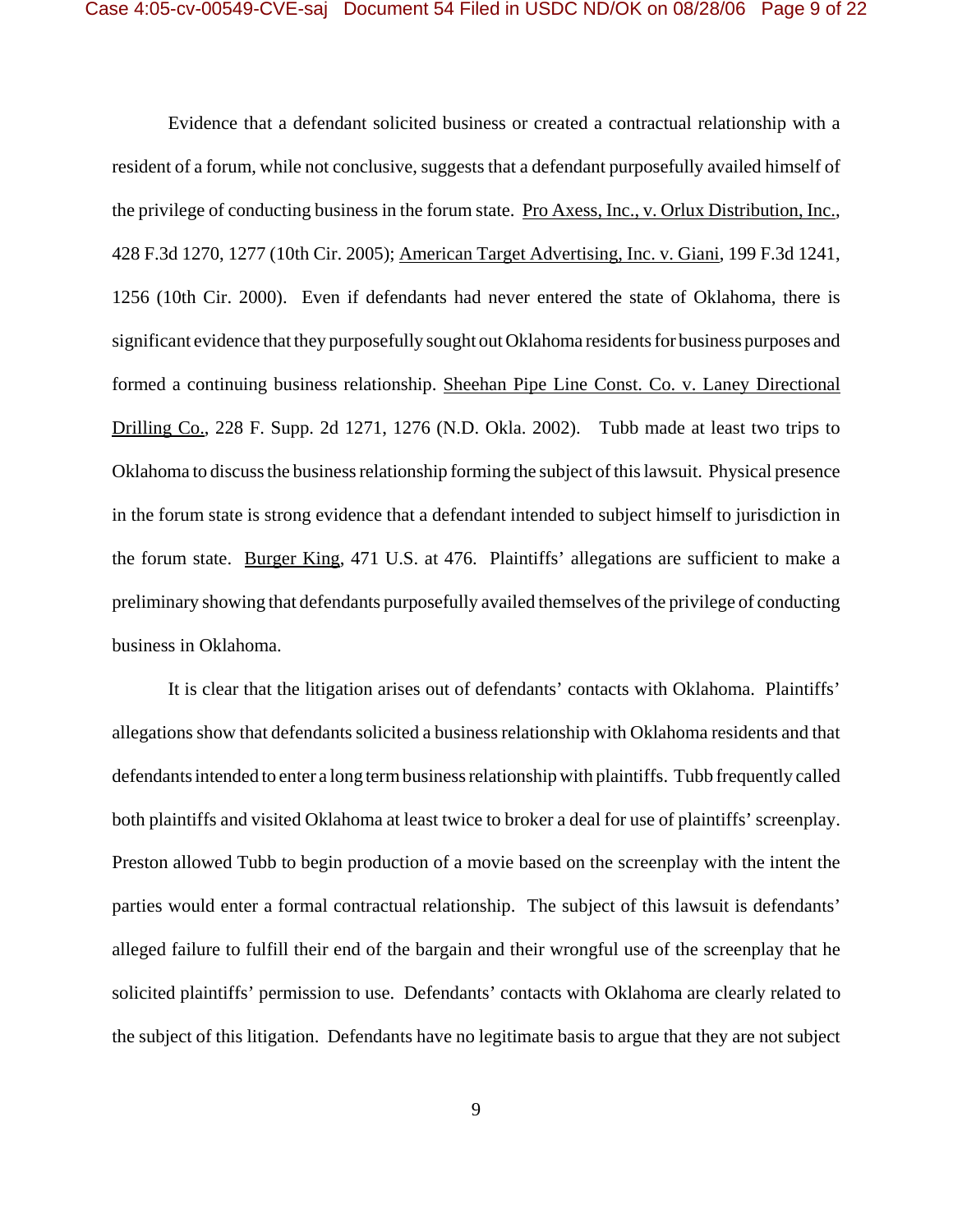to personal jurisdiction and their motion to dismiss for lack of personal jurisdiction is denied.

Defendants also argue that venue is not proper in this Court under 28 U.S.C. § 1400(a), which requires that copyright actions be filed in any venue where the defendant or his agent may be found. Defendants argue that he is a resident of Texas, and that venue in the Northern District of Oklahoma is improper. Under section 1400(a),a defendant may be "found" in any judicial district where he is subject to personal jurisdiction." Palmer v. Braun, 376 F.3d 1254, 1260 (11th Cir. 2004); Waeltz v. Delta Pilots Retirement Plan, 301 F.3d 804, 809 (7th Cir. 2002); Varsic v. United States Dist. Ct. for Cent. Dist. of California, 607 F.2d 245, 248 (9th Cir. 1979). The Court has already determined that it has personal jurisdiction over defendants. Therefore, venue is proper in this Court.

## **B.**

Defendants assert that plaintiffs have not stated a claim for copyright infringement, because Preston, a coauthor of the original screenplay, authorized and participated in the creation of a derivative work. According to defendants, the complaint states that Preston participated in the creation of a derivative work, and that this licensed defendants to use the derivative work without fear of liability to either Preston or Chalfant. Defendants blatantly misconstrue the allegations of the complaint, and accepting those allegations as true, plaintiffs have stated claims for relief under the Copyright Act.

Plaintiffs allege that Preston provided Tubb a limited license to produce a film based on the screenplay with assistance from Preston, on the condition that any registration of the derivative work would include Chalfant and Preston as coauthors. Plaintiffs expressly withheld permission to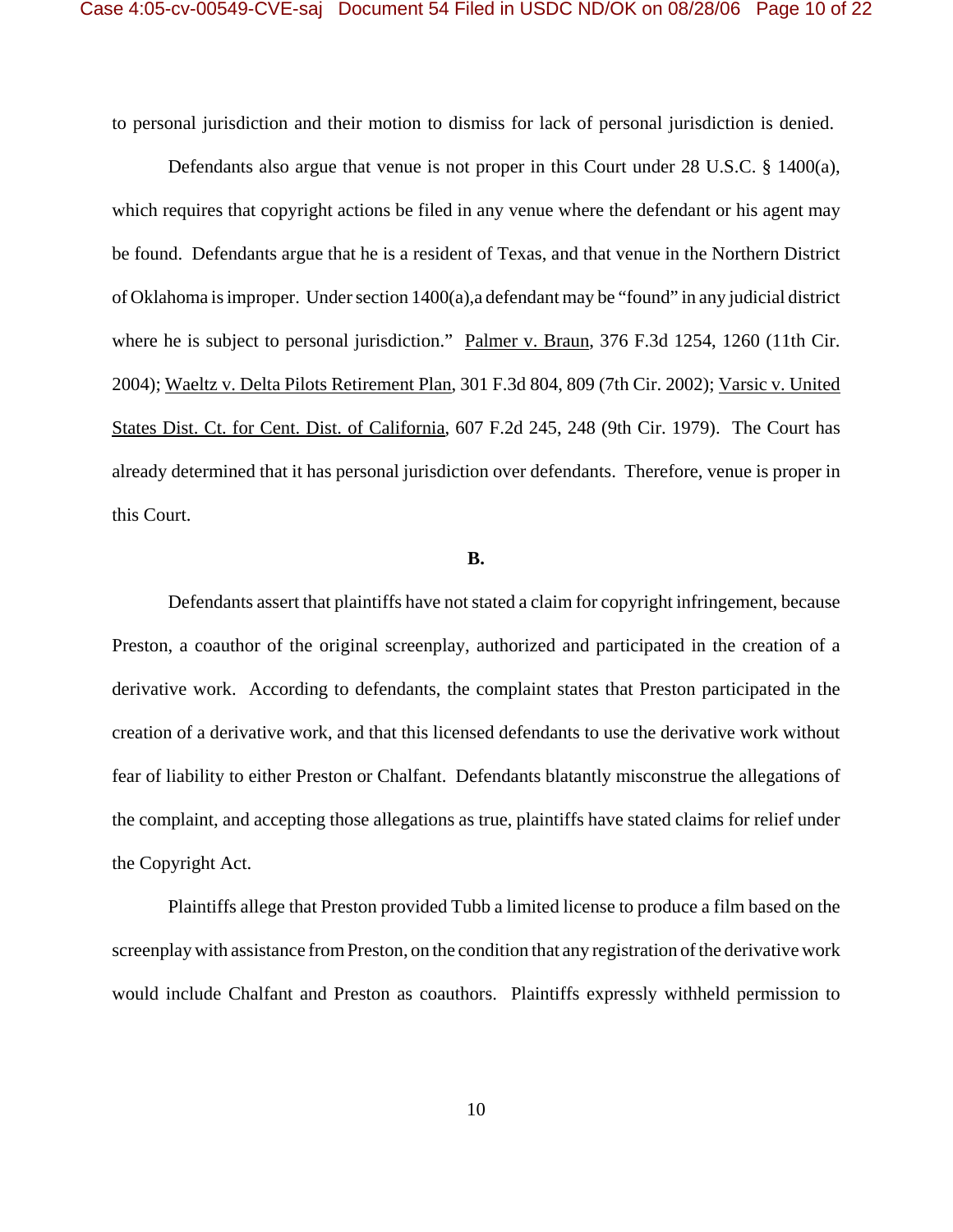distribute the film without authorization from plaintiffs. Under 17 U.S.C. § 106, the owner of a

copyright has the exclusive authority:

(1) to reproduce the copyrighted work in copies or phonorecords;

(2) to prepare derivative works based upon the copyrighted work;

(3) to distribute copies or phonorecords of the copyrighted work to the public by sale or other transfer of ownership, or by rental, lease, or lending;

(4) in the case of literary, musical, dramatic, and choreographic works, pantomimes, and motion pictures and other audiovisual works, to perform the copyrighted work publicly;

(5) in the case of literary, musical, dramatic, and choreographic works, pantomimes, and pictoral, graphic, or scuptural works, including the individual images of a motion picture or other audiovisual work, to display the copyrighted work publicly; and

(6) in the case of sound recordings, to perform the copyrighted work publicly by means of a digital audio transmission.

A copyright holder may grant a limited license for use of copyrighted material, and if the scope of the license is exceeded, the owner of the copyright may sue for infringement. LGS Architects, Inc. v. Concordia Homes of Nevada, 434 F.3d 1150, 1156 (9th Cir. 2006); In re Microsoft Corporation Antitrust Litigation, 333 F.3d 517, 534-35 (4th Cir. 2003). In order to prevail on a claim for copyright infringement, the plaintiff must prove two elements: (1) plaintiff was the owner of a valid copyright; and (2) defendant copied protected components of the copyrighted material. Feist Publications, Inc. v. Rural Telephone Serv. Co., Inc., 499 U.S. 340, 361 (1991); Gates Rubber Co. v. Bando Chemical Industries, Ltd, 9 F.3d 823, 831 (10th Cir. 1993).

Plaintiffs' claims for copyright infringement are based on the theory that defendants exceeded the scope of the license Preston granted to Tubb. Plaintiffs' complaint states that Preston assisted Tubb in the creation of a screenplay and a film based on the screenplay, but that Preston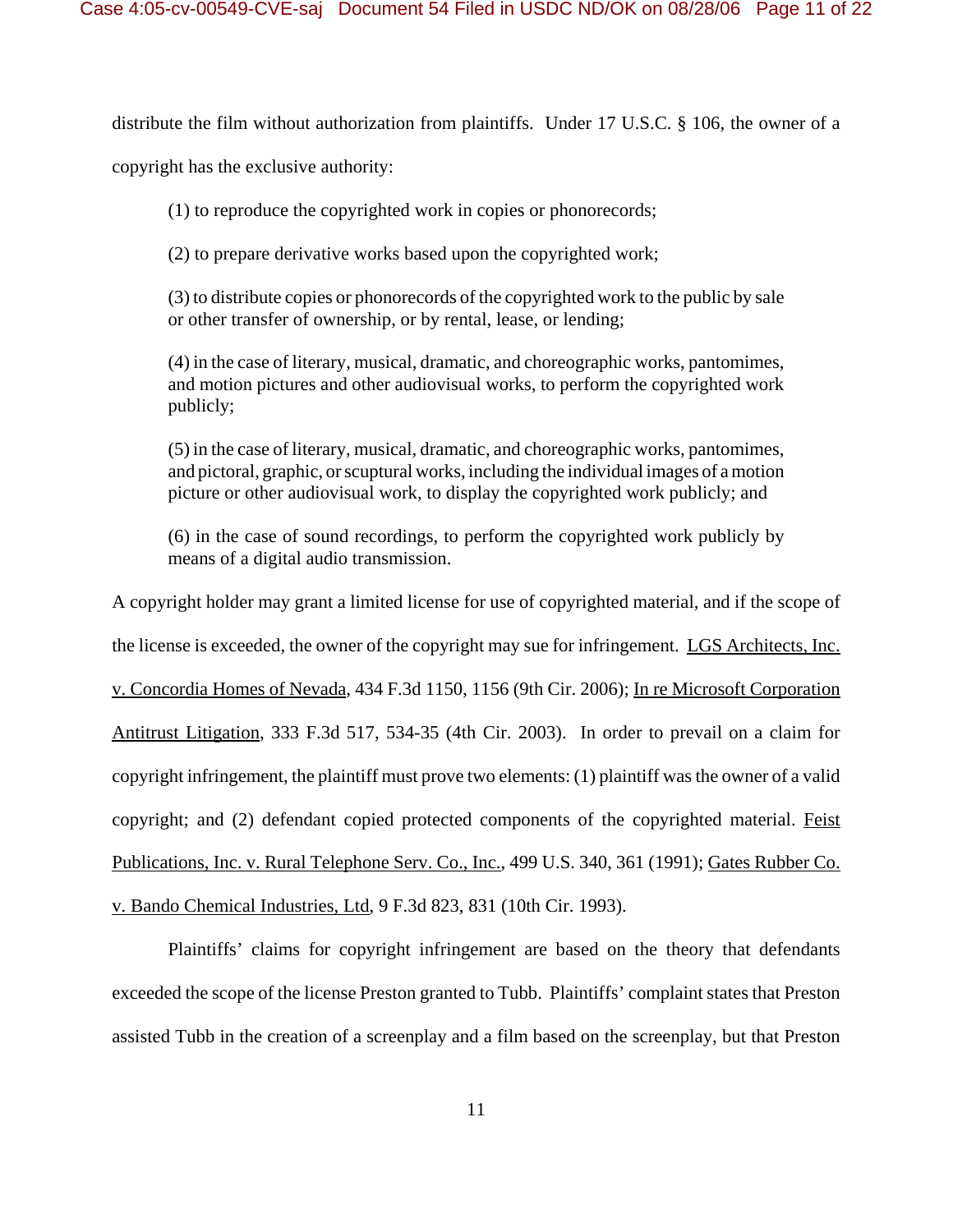never authorized Tubb to distribute the film without permission from plaintiffs. This type of limited license is permissible, and plaintiffs may proceed on this theory as long as they state a valid claim for copyright infringement. Sun Microsystems, Inc. v. Microsoft Corp., 188 F.3d 1115, 1121 (9th Cir. 1999); Quintanilla v. Texas Television Inc., 139 F.3d 494, 500 (5th Cir. 1998). Plaintiffs have alleged that they were joint owners of a copyrighted screenplay and that defendants distributed protected material without authority from plaintiffs.

Defendants argue that they can not be sued for copyright infringement, because their actions were authorized by Preston, a joint owner of the original copyright. Joint owners of a copyright are treated as coowners, and either owner has the authority to grant permission to distribute, reproduce or create derivative works based on the copyrighted material. 17 U.S.C. § 201; Weissmann v. Freeman, 868 F.2d 1313, 1318 (2d Cir. 1989); Weinstein v. University of Illinois, 811 F.2d 1091, 1095 (7th Cir. 1987). However, this legal principle does not insulate defendants from liability. Tubb exceeded the scope of the limited authority granted to him, and neither plaintiff relinquished his control over the creation of a derivative work. While Tubb may have had limited authority to produce a film based on the original screenplay, he did not have authority to distribute the film without including both plaintiffs as coauthors and entering a contract to compensate their plaintiffs for use of their screenplay. Defendants may dispute the scope of their authority from Preston, but that is not an issue the Court may resolve on a motion to dismiss. Plaintiffs have stated a claim for copyright infringement of the limited license Preston granted Tubb, and the Court will not dismiss plaintiffs' copyright infringement claims.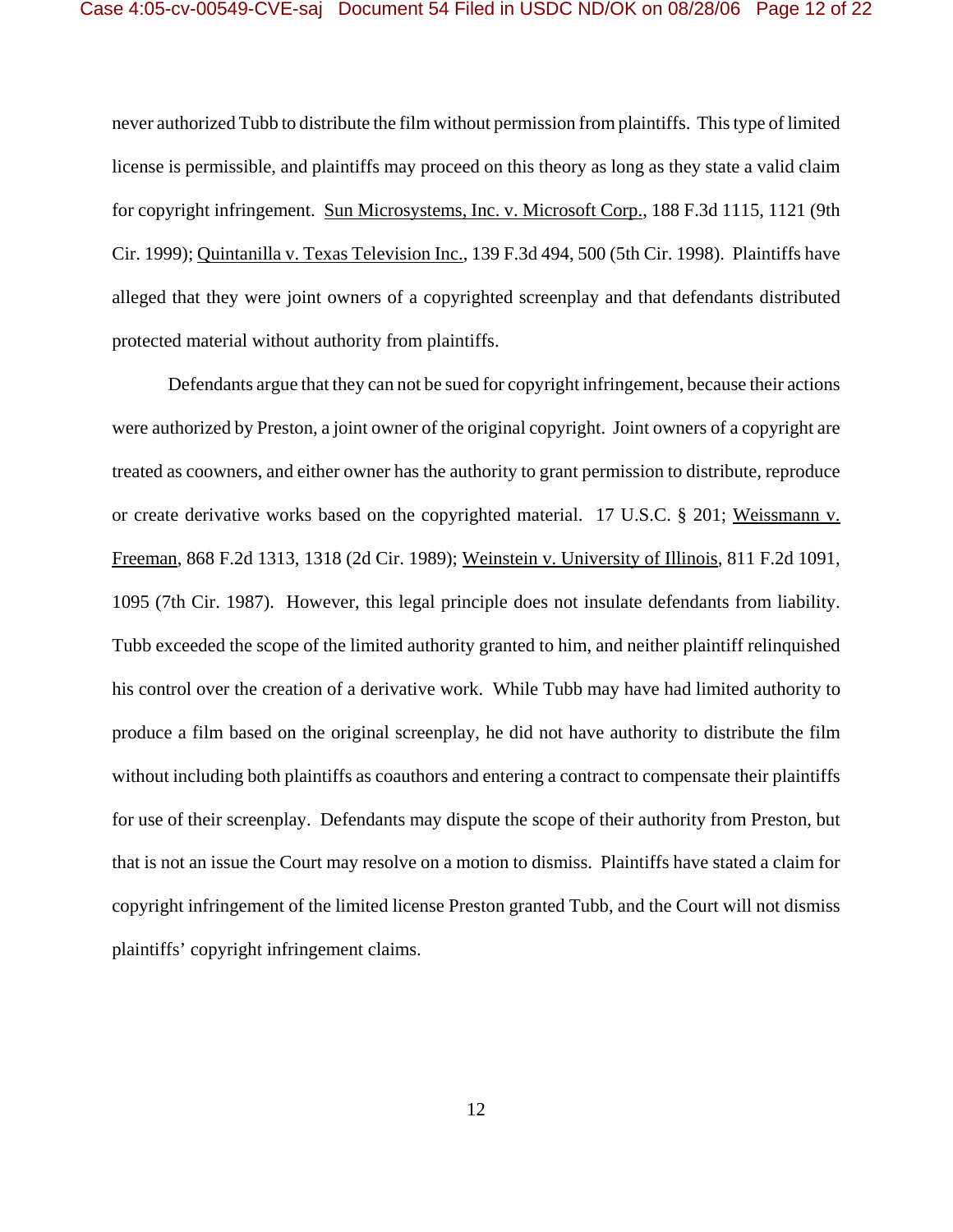**C.**

Plaintiffs have filed a claim under the Lanham Act, 15 U.S.C. § 1125, alleging that defendants intentionally omitted Chalfant's name as a coauthor of the derivative screenplay and film of Blood Trail. Defendants claim that plaintiffs' claim is precluded by Dastar Corp. v. Twentieth Century Fox Film Corp., 539 U.S. 23 (2003), where the Supreme Court held that the Lanham Act did not allow an author to bring a claim under the Lanham Act for failing to give credit for uncopyrighted material, because such a broad reading of the phrase "origin of goods" in 15 U.S.C. § 1125 would create a perpetual right to bring a copyright claim long after the copyright expired. Id. at 37-38. Defendants argue that under Dastar they are the producers of the screenplay and film, and that as the "producer of the tangible product sold in the marketplace" they are the origin of the film Blood Trail. Id. at 38. Dastar clarified that, under the Lanham Act, the alleged injury "must be a *trademark* loss--which is to say, it must come from a misrepresentation of the goods' origin." Bretford Mfg., Inc. v. Smith System Mfg. Corp., 419 F.3d 576, 580 (7th Cir. 2005).

Plaintiffs argue that Dastar does not preclude claims for misleading advertising and promotional activities. The Supreme Court specifically left open the possibility that certain false authorship claims could be pursued as false advertising claims under the Lanham Act. See Daster, 539 U.S. at 38; Zyla v. Wadsworth, 360 F.3d 243, 252 n.8 (1st Cir. 2004). In Dastar, the Court stated:

If, moreover, the producer of a video that substantially copied the Crusade series were, in advertising or promotion, to give purchasers the impression that the video was quite different from that series, then one or more of the respondents might have a cause of action-nor for reverse passing off under "confusion . . . as to the origin" provision of  $\S$  43(a)(1)(A), but for misrepresentation under the "misrepresents the nature, characteristics [or] qualities" provision of  $\S$  43(a)(1)(B).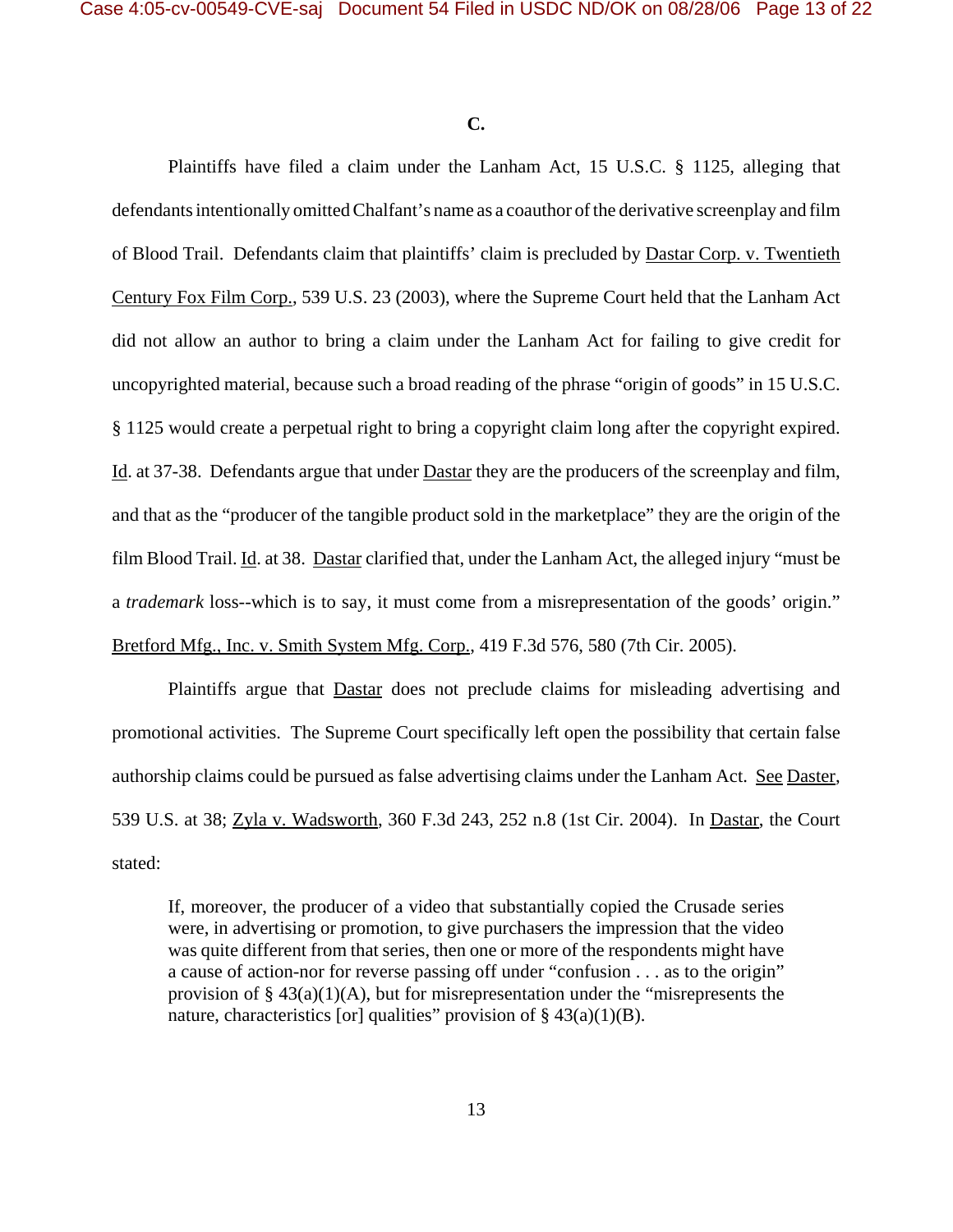Dastar, 539 U.S. at 38. The focus of the Court's analysis in Dastar was on whether the consumer would be confused by a misleading trademark, not whether the alleged creator would be harmed by misleading advertising. McBee v. Delica Co., Ltd., 417 F.3d 107, 121 (1st Cir. 2005); Empresa Cubana del Tabaco v. Culbro Corp., 399 F.3d 462, 478 (2nd Cir. 2005).

Plaintiffs do not allege that the consumer would be harmed by misleading representations on the packaging of Blood Trail, but that the false or misleading advertising by defendants have harmed Chalfant by omitting his name from the packaging. Under the reasoning of **Dastar**, the Court finds that plaintiffs' rights are adequately protected by the copyright laws, as they do not allege that there is any potential risk of confusion to consumers. Defendants and Preston are the origin of the derivative screenplay and film of Blood Trail under the Lanham Act, even if the misleading packaging fails to credit Chalfant for his creative efforts. Therefore, plaintiffs' claim for relief under the Lanham Act should be dismissed.

#### **D.**

Defendants claim that plaintiffs' state law claims are preempted by the Copyright Act. Plaintiffs respond that their state law claims are not preempted under the "additional element" analysis utilized by the Tenth Circuit to resolve preemption issues under the Copyright Act. The Copyright Act, 17 U.S.C. § 301, states that:

all legal or equitable rights that are equivalent to any of the exclusive rights within the general scope of copyright as specified by section 106 in works of authorship that are fixed in a tangible medium of expression and come within the subject matter of copyright as specified by section 102 and 103, whether created before or after that date and whether published or unpublished, are governed by this title.

However, the Copyright Act does not preempt any claims alleging "activities violating legal or equitable rights that are not equivalent to any of the exclusive rights with the general scope of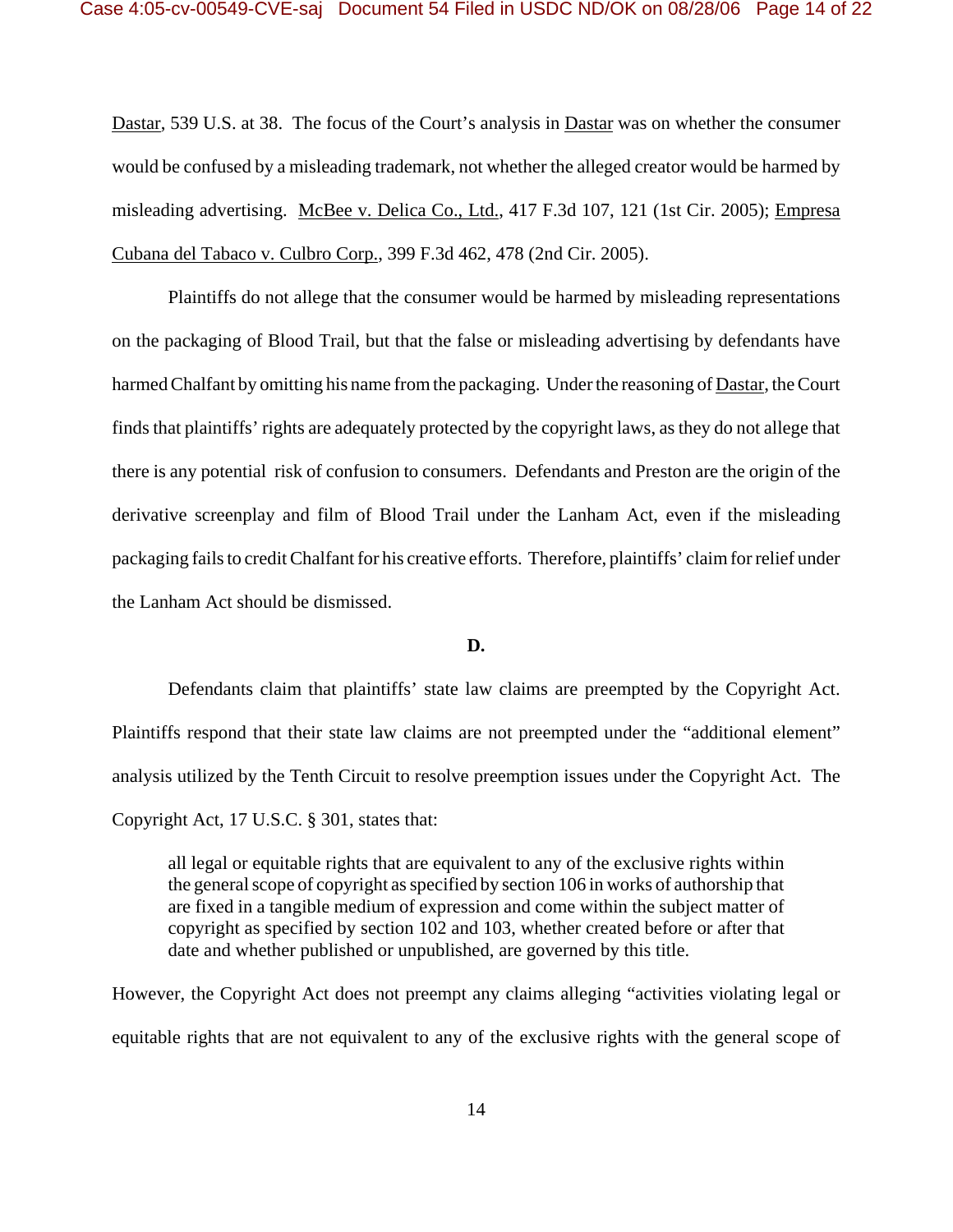copyright as specified by section 106." Id. The Tenth Circuit has created a two-part test to determine preemption issues under the Copyright Act, finding state law claims preempted if: "(1) the work is within the scope of the 'subject matter of copyright' as specified in 17 U.S.C. §§ 102 and 103; and (2) the rights granted under state law are equivalent to any exclusive rights within the scope of federal copyright as set out in 17 U.S.C. § 106." Gates Rubber Co. v. Bando Chemical Indus., Ltd., 9 F.3d 823, 847 (10th Cir. 1993). Applying this test, if the state law claim requires an additional element beyond the elements of a copyright infringement claim, the state law claim is not preempted. Id.

Plaintiffs have filed state law claims for unfair competition, deceptive trade practices, fraud, constructive fraud, deceit, interference with a prospective economic advantage, unjust enrichment, and breach of contract. Tenth Circuit precedent requires the Court to consider each claim separately and compare the elements of each claim; the Court may look at the proof necessary to prove each claim to determine if the state law claim is "qualitatively distinguishable" from the protection afforded to plaintiffs under copyright law. Harold Stores, Inc. v. Dillard Dept. Stores, Inc., 82 F.3d 1533, 1544 (10th Cir. 1996). In order to survive preemption, the state law claim must include an element beyond the two elements of a copyright infringement claim, which are: (1) plaintiff was the owner of a valid copyright; and (2) defendant copied protected components of the copyrighted material. See Feist Publications, Inc., 499 U.S. at 361.

The tort of unfair competition requires plaintiffs to prove that defendants engaged in deception for the purposes of misleading a consumer about the identity of the producer of goods or services. National Nu Grape Co. v. Guest, 164 F.2d 874, 877 (10th Cir. 1947). This tort is broader than trademark or copyright law, and a showing that defendant misappropriated the product of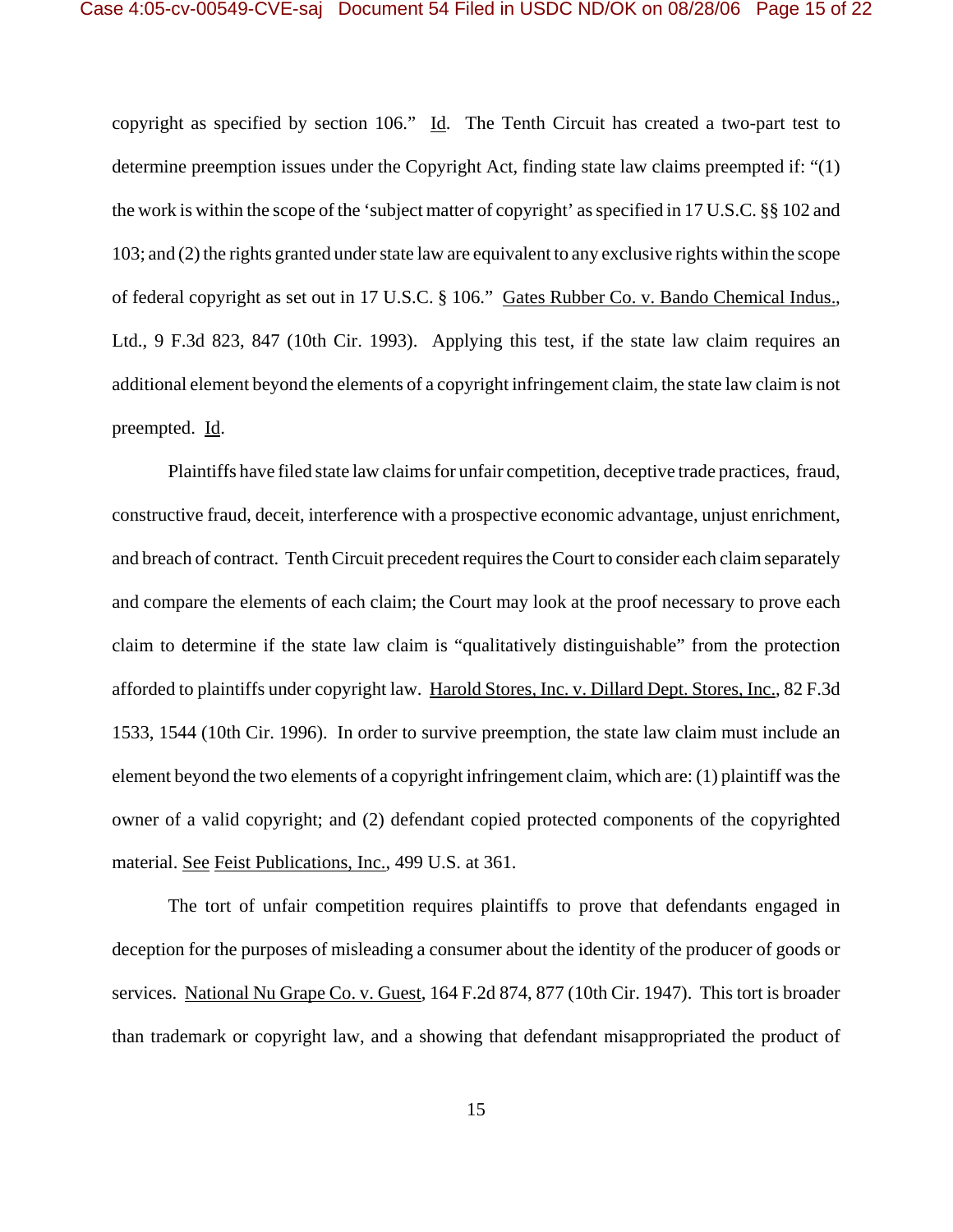another is not enough. Coca-Cola Co. v. Cahill, 350 F. Supp. 1231, 1233 (W.D. Okla. 1972). Plaintiffs have alleged that defendants engaged in deceptive trade practices, which is not an element of a copyright claim. Other courts that have considered preemption of unfair competition claims have not found these claims preempted by the Copyright Act. See Samara Bros., Inc. v. Wal-Mart Stores, Inc., 165 F.3d 120, 132 (2d Cir. 1998); A & M Records, Inc. v. M.V.C. Distributing Corp., 574 F.2d 312, 314 (6th Cir. 1978). Based on plaintiffs' allegations that defendants' conduct went beyond mere appropriation of copyrighted material and included elements of deceptive behavior, the Copyright Act does not preempt plaintiffs' state law claim for unfair competition. This finding also saves plaintiffs' statutory unfair trade practices claim from preemption, because deception is the key element of any claim under the Deceptive Trade Practices Act, Okla. Stat. tit. 78, § 51 et seq.

Plaintiffs' claims for fraud, constructive fraud, and deceit all require allegations that defendants made a material misrepresentation or intentionally concealed a material fact upon which plaintiffs relied to their detriment. See Howell v. Texaco, Inc., 112 P.3d 1154, 1161 (Okla. 2005); Bourke v. Western Business Products, Inc., 120 P.3d 876, 887 (Okla. Civ. App. 2005); Worsham v. Nix, 83 P.3d 879, 883 (Okla. Civ. App. 2003). Courts have found that fraud claims require additional evidence of fraudulent intent that is not part of a prima facie case for copyright infringement. Valente-Kritzer Video v. Pinckney, 881 F.2d 772, 776 (9th Cir. 1989); Hustlers Inc. v. Thomasson, 253 F. Supp. 2d 1285, 1293 (N.D. Ga. 2002); Tracy v. Skate Key, Inc., 697 F. Supp. 748, 751 (S.D.N.Y. 1988). Plaintiffs' fraud claims partially relate to their copyright infringement claim, to the extent that defendants materially misrepresented their intention to enter a contract to share profits resulting from the distribution of Blood Trail. However, there are additional allegations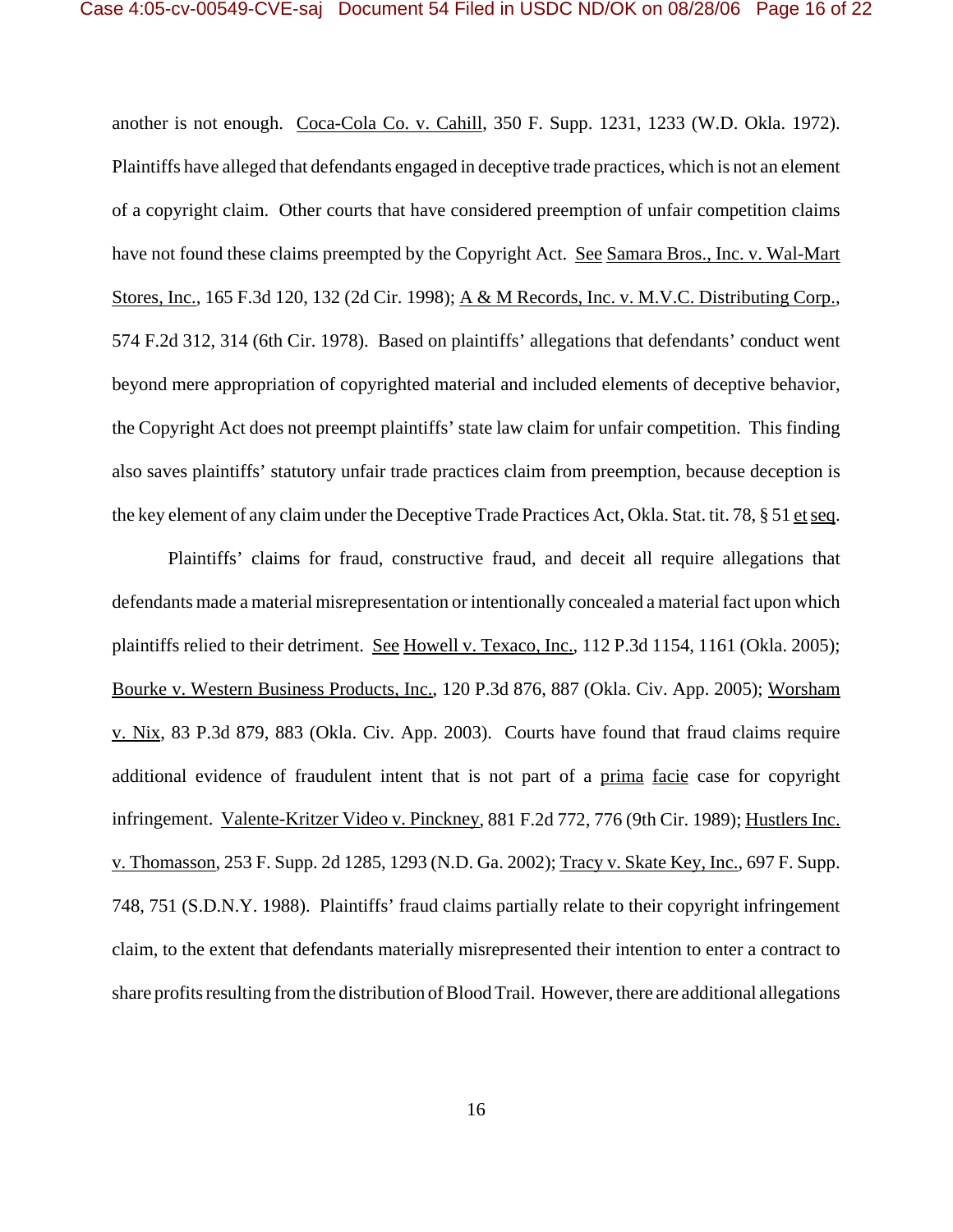that Preston was induced to contribute investment capital and services to the film. Plaintiffs' fraud, constructive fraud and deceit claims are not preempted by the Copyright Act.

Breach of contract claims will not generally be preempted by the section 301 of the Copyright Act. Wrench LLC v. Taco Bell Corp., 256 F.3d 446 (6th Cir. 2001); Acorn Structures, Inc. v. Swantz, 846 F.2d 923, 926 (4th Cir. 1988); Hustlers Inc., 253 F. Supp. 2d at 1293. However, if the contract at issue relates to the use of copyrighted material or provides defendant rights in the subject matter at issue in a copyright infringement claim, the contract claim may be preempted. Evolution, Inc. v. SunTrust Bank, 342 F. Supp. 2d 943, 960 (D. Kan. 2004). In this case, plaintiffs allege that they gave Tubb limited rights to produce a film based on their screenplay and that the details of the contract would be worked after a distributor was found. Using the two part test in Gates Rubber, the subject matter of the contract was within the scope of the Copyright Act, because the contract specifically granted Tubb limited use of the screenplay, and the remedy afforded by state law for breach of contract is comparable to the remedies authorized by the Copyright Act. However, the Court must also consider the "additional element" test. Plaintiffs convincingly argue, and the weight of authority supports, that the promise and consideration elements qualitatively distinguish breach of contract claims from copyright infringement cases. Wrench LLC, 256 F.3d at 456; National Car Rental Systems, Inc. v. Computer Assoc. Int'l, Inc., 991 F.2d 426, 431 (8th Cir. 1993); Taquino v. Teledyne Monarch Rubber, 893 F.2d 1488, 1501 (5th Cir. 1990). Plaintiffs' claim for breach of contract is not preempted by section 301.

Plaintiffs have filed a claim for tortious interference with prospective economic advantage, which requires plaintiffs to prove that: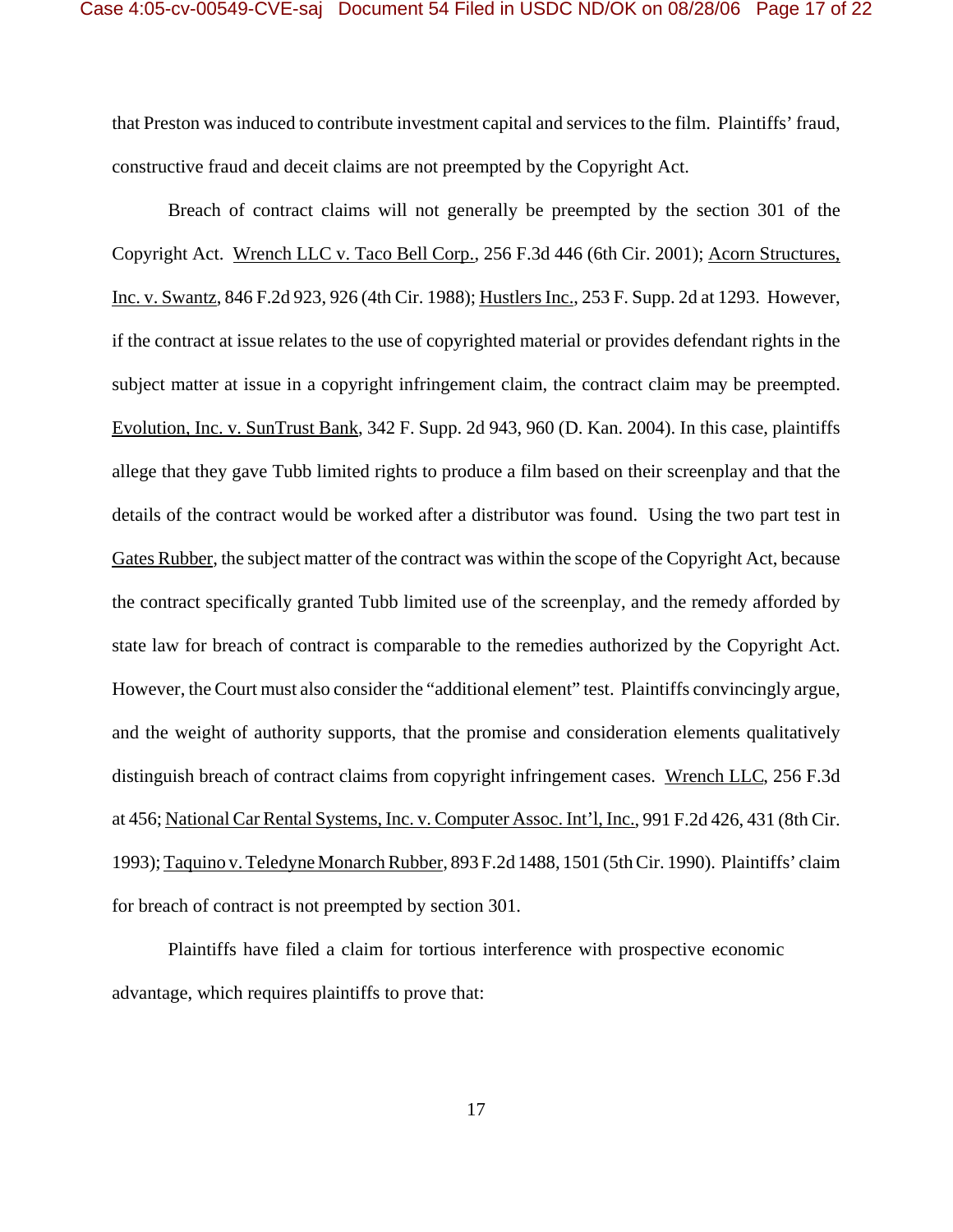the existence of a valid business relation or expectancy, knowledge of the relationship or expectancy on the part of the interferer an intentional interference inducing or causing a breach or termination of the relationship or expectancy, and resultant damage to the party whose relationship has been disprupted.

Boyle Serv., Inc. v. Dewberry Design Group, Inc., 24 P.3d 878, 881 (Okla. Civ. App. 2001).

Plaintiffs argue that this claim includes the extra element of bad faith intent, preventing preemption of this claim. See U-Neek, Inc. v. Wal-Mart Stores, Inc., 147 F. Supp. 2d 158, 174 n.10 (S.D.N.Y. 2001). However, most courts have rejected the argument that intent is an extra element that would save a state law claim from preemption. See Briarpatch Ltd., L.P. v. Phoenix Pictures, Inc., 373 F.3d 296 (2d Cir. 2004); Foley v. Luster, 249 F.3d 1281, 1285 (11th Cir. 2001); Huckshold v. HSSL, LLC, 344 F. Supp. 2d 1203, 1208 (E.D. Mo. 2004). Without the additional element of intent, plaintiffs' copyright infringement and tortious interference claims are virtually identical. Plaintiffs allege that they had an expectancy of economic advantage from sale of the screenplay and film of Blood Trail. Plaintiffs also allege that film credits for Blood Trail would have led to other opportunities to author screenplays. These allegations fall squarely within the subject matter covered by the Copyright Act and the remedies provided by state law would compensate plaintiff for the same harm as the Copyright Act. Plaintiff points to no other additional element besides intent that would distinguish a tortious interference claim from a copyright infringement claim, and the Court finds it may not consider intent as an additional element. Therefore, plaintiffs' claim for tortious interference with prospective economic advantage should be dismissed.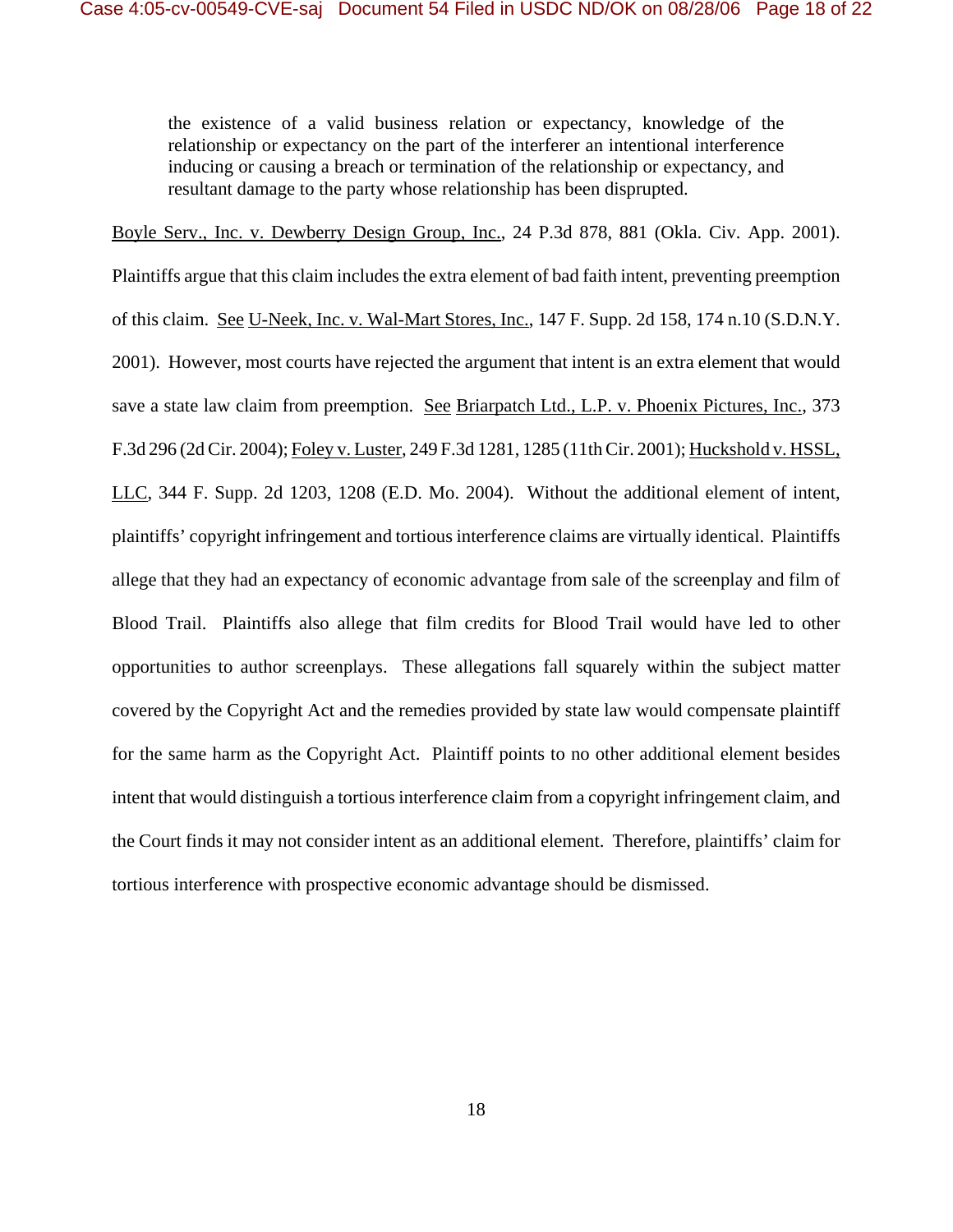Lastly, plaintiffs claim defendants were unjustly enriched because plaintiffs provided a valuable service to defendants for which plaintiffs were not compensated. Plaintiffs argue that they have asserted a separate factual basis for this claim and it is not preempted by section 301.<sup>5</sup> Preston alleges that he provided production services and investment capital which Tubb used to produce the film, and that he (Preston) had a reasonable expectation of being compensated for his services. If plaintiffs' claim for unjust enrichment was solely based on Tubb's unfair economic gain from violating plaintiffs' copyright, it would be preempted. Del Madera Properties v. Rhodes & Gardner, Inc., 820 F.2d 973 (9th Cir. 1987); Ehat v. Tanner, 780 F.2d 876, 878 (10th Cir. 1985); Weber v. Geffen Records, Inc., 63 F. Supp. 2d 458, 463 (S.D.N.Y. 1999). However, plaintiffs have asserted a distinct factual basis for this claim which does not overlap with plaintiffs' copyright claims. Therefore, the Court will not dismiss plaintiffs' claim for unjust enrichment.

## **E.**

Defendants argue that plaintiffs' state law claims are barred by the applicable statute of limitations. Defendants assert that the statute of limitations began to run on all of the state law claims when Tubbs initially approached plaintiffs about producing a film based on Blood Trail. The statute of limitations for fraud, constructive fraud, and deceit is two years under Okla. Stat. tit. 12,  $\S$  95(A)(3), and the statute of limitations for unjust enrichment, breach of oral contract, unfair competition, and deceptive trade practices is three years under section  $95(A)(2)$ . The statute of limitations begins to run when plaintiff can first maintain an action to a successful conclusion.

<sup>&</sup>lt;sup>5</sup> Plaintiffs admit that, if their unjust enrichment claim were simply based on Tubb's economic benefit from distributing the film, section 301 would preempt this claim.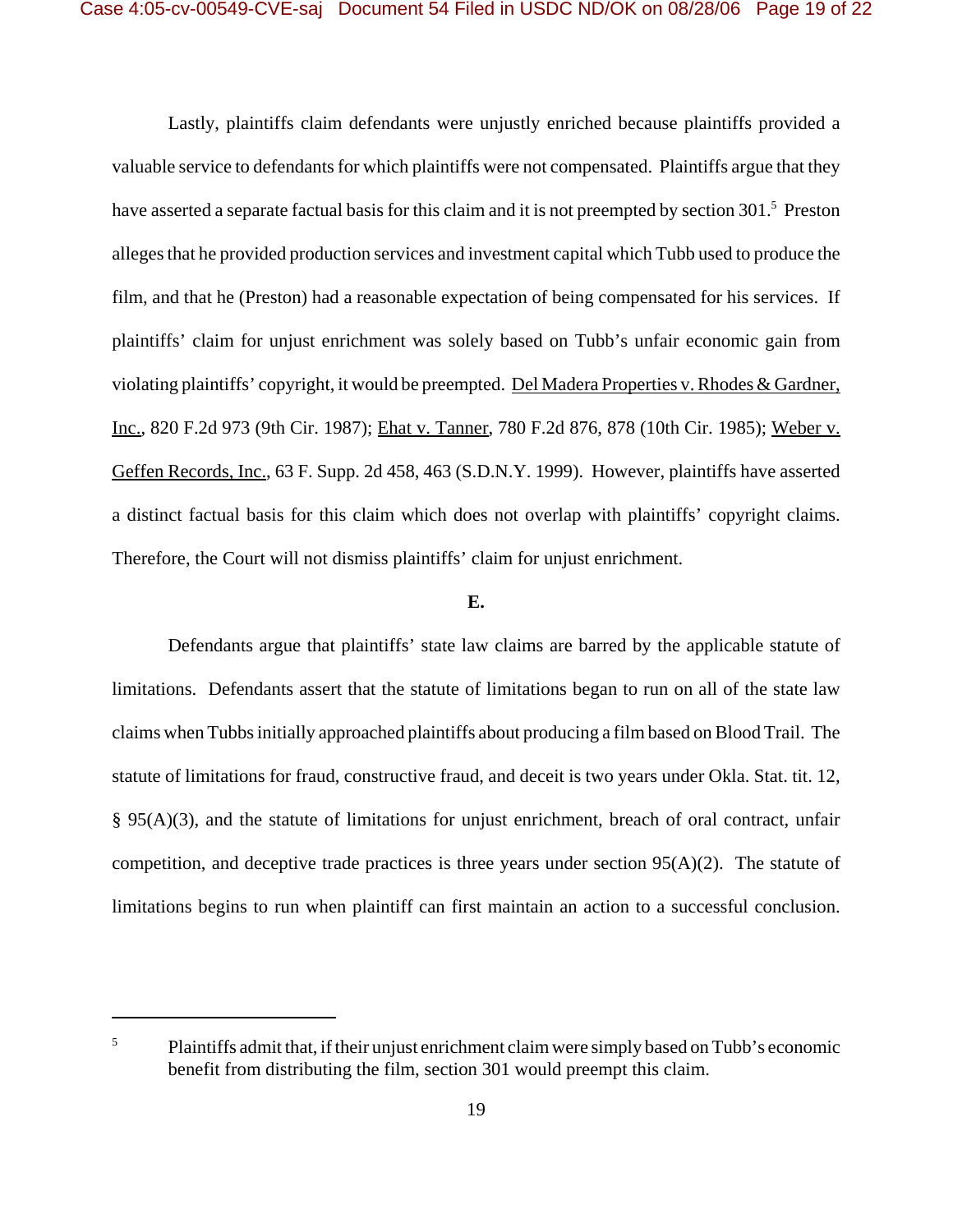McCain v. Combined Commc'n Corp. of Oklahoma, Inc., 975 P.2d 865, 867 (Okla. 1998); Moore v. Delivery Serv., Inc., 618 P.2d 408, 409 (Okla. Civ. App. 1980).

Defendants did not successfully distribute Blood Trail until 2005, and plaintiffs were not aware of the alleged unauthorized activities until they discovered that copies of the film were commercially available. Plaintiffs did not have tort claims until defendants actually distributed the film, because plaintiffs allegations of fraud, deceit, constructive fraud, unfair competition, deceptive trade practices, and unjust enrichment did not accrue until the film was actually sold in the marketplace. If defendants had not completed the act of selling the film to a distributor, these torts would not have occurred. The Court also finds that plaintiffs could not reasonably have discovered they had a claim until defendants distributed the film and copies of Blood Trail were commercially available. Tice v. Pennington, 30 P.3d 1164, 1168 (Okla. Civ. App. 2001) ("According to the Rule of Discovery, the Statute of Limitations in tort actions does not preclude vindication of a right until such time as the person knows, or in the exercise of due diligence, should have known that the right existed."). Plaintiffs have sufficiently pled that they had no knowledge that Tubb had located a distributor for the film or that Tubb was in contact with Lions Gate and Integration Entertainment. Before 2004, Tubb repeatedly assured both plaintiffs that he had not found a distributor and, in 2002, Tubb informed plaintiffs he was not hopeful of ever finding a distributor. Tubb can not make affirmative representations that the film was unlikely to be sold, but simultaneously assert that the statute of limitations was running out on claims for unlawfully distributing Blood Trail. Digital Design Group, Inc. v. Information Builders, Inc., 24 P.3d 834, 840-41 (evidence that defendant concealed evidence giving rise to claim relevant to court's application of the discovery rule).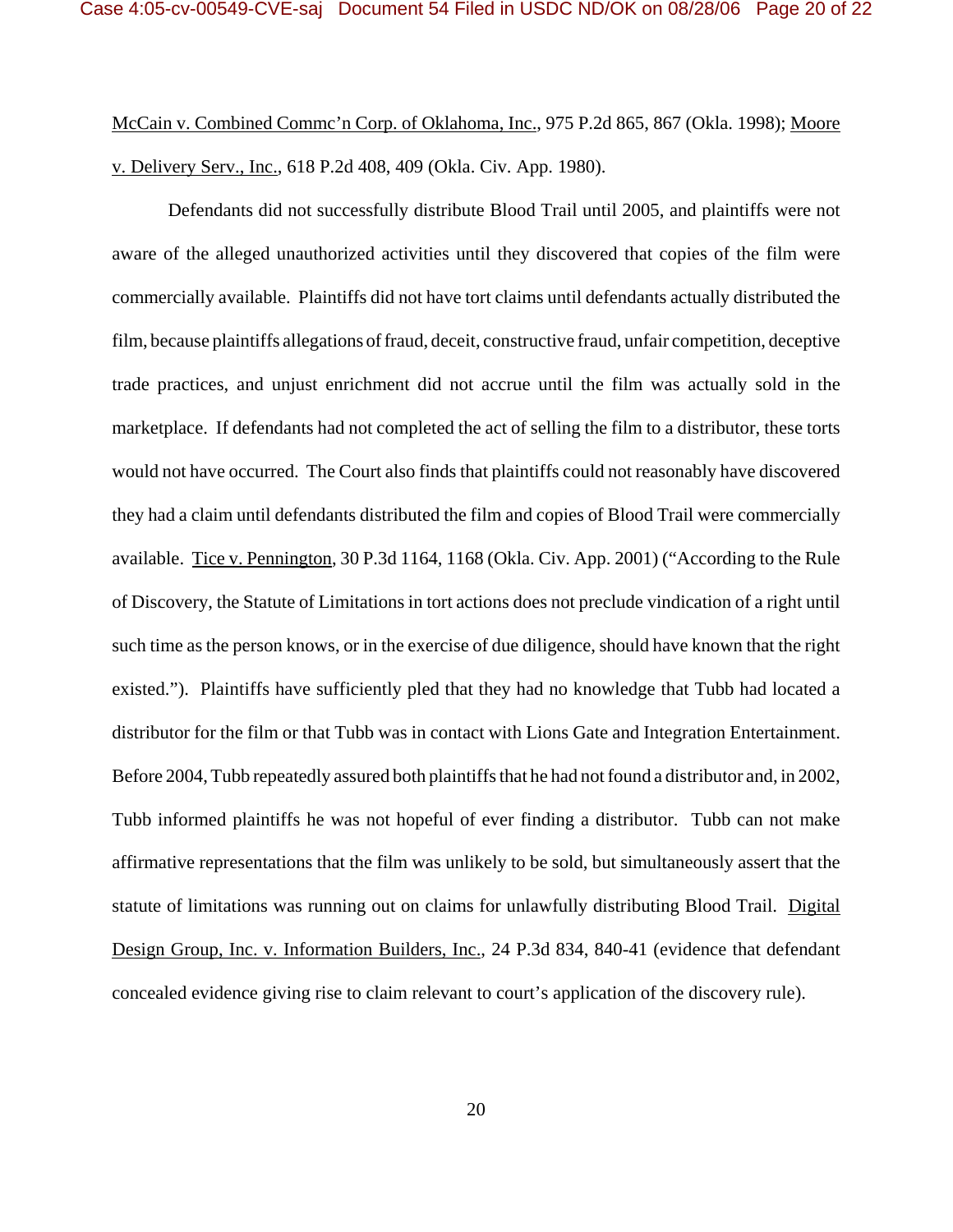Based on the allegations in plaintiffs' complaint, the Court will not dismiss plaintiffs' state law claims under the statute of limitations.

#### **F.**

Defendants claim that the statute of frauds bars plaintiffs' breach of contract claim, because an oral contract that may not be fully completed in one year is unenforceable. Oklahoma recognizes the general principle that "an [oral] agreement that, by its terms, is not to be performed within a year from the making thereof" is not actionable. Okla. Stat. tit. 15, § 136. A contract that provides express dates extending beyond one year from the execution of the contract must be in writing. Funk v. Anderson-Rooney Operating, Inc., 423 P.2d 465, 467 (Okla. 1966). Contracts that are for an indefinite duration are not subject to this rule. Krause v. Dresser Indus., Inc., 910 F.2d 674, 679 (10th Cir. 1990). The year contemplated by the statute of frauds does not begin to run until both parties agree to the contract. Sosbee v. Clark, 207 P. 732 (Okla. 1922). The court should void a contract under the statute of frauds only if the clear understanding of the parties was that the contract would not be performed within one year. Municipal Gas Co. v. Gilkeson, 16 P.2d 247, 249 (Okla. 1932).

Plaintiffs' allegations suggest that the oral contract at issue was for an indefinite duration, and that the parties did not expressly consider the length of their proposed business relationship. Although the Tenth Circuit finds Oklahoma law to be somewhat unclear, that court has interpreted Oklahoma law to exclude contracts of indefinite duration from the statute of frauds. Krause, 910 F.2d at 674; see also Cherokee Laboratories, Inc. v. Pierson, 415 F.2d 85, 92 (Okla. 1969). Because the complaint is unclear whether the parties intended to enter an agreement that could not be